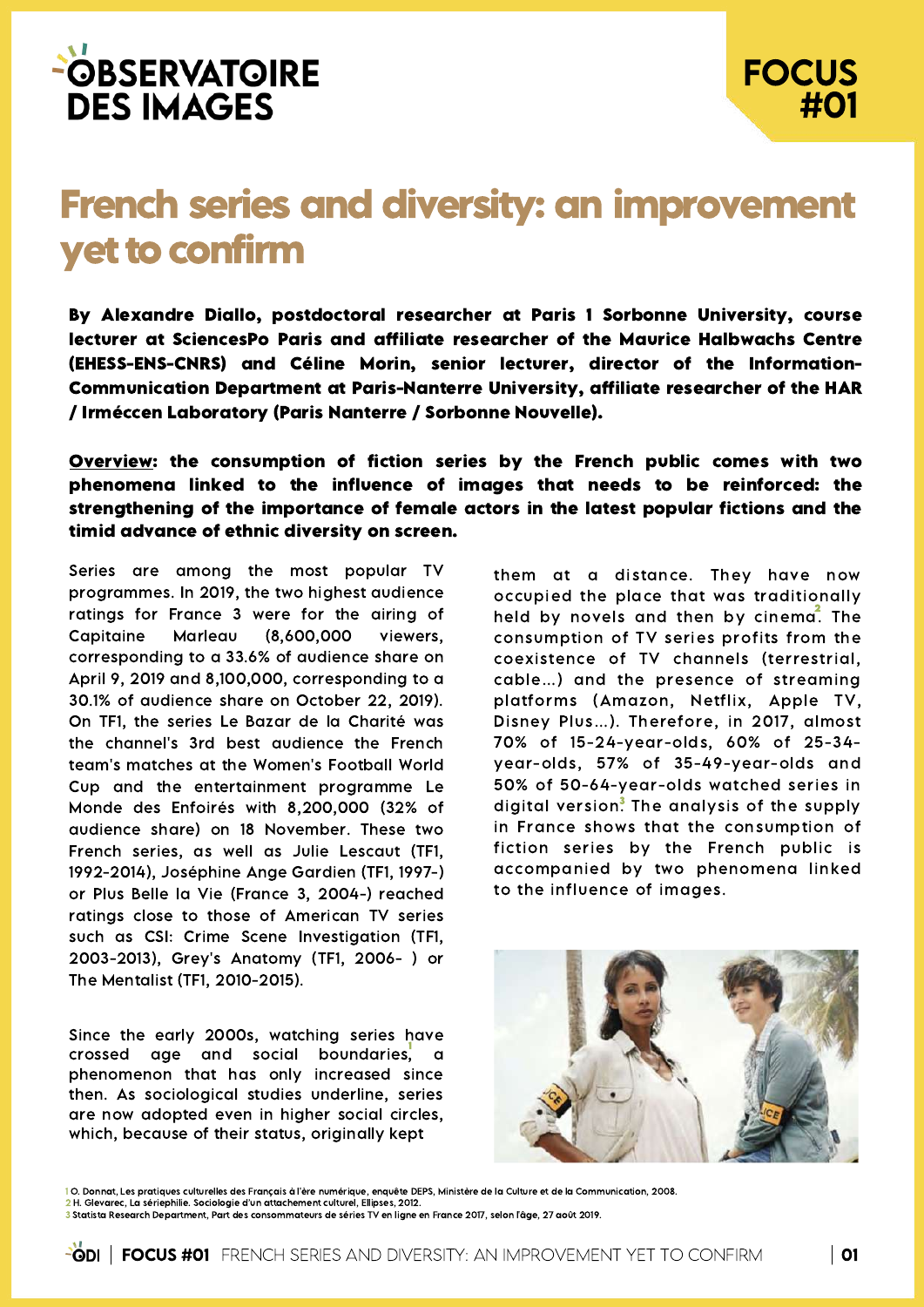## STRENGTHENING THE IMPORTANCE OF ACTRESSES IN THE MOST POPULAR FICTIONS

First of all, it is worth noticing the very high popularity of series built or carried by female main characters. From Julie Lescaut (TF1, 1992- 2014) to Bazar de la Charité (TF1, 2019), as well as Capitaine Marleau (France 3, 2015-), women are often the main protagonists of popular fiction series. Formerly limited to the role of subordinates or companions, they now occupy complex and multidimensional roles in fictions that range from crime dramas to comedydramas or social series. Historically, female heroines have often been found in series considered low risk by the industry, relegated either to short formats (sitcoms) or to reassuring roles, integrated into a republican order (the policewoman, the officer, the investigator), with classic, non-authoritarian and empathetic gender performances. Today, they remain officers but no longer apologize for affirming themselves (Capitaine Marleau) and they are given expensive formats such as the historical series ("Le Bazar de la Charité"), a sign of a confident investment by the industry.



Although they may be well-known, already established in the cinema or in previous fiction series, they can also encourage the rise of actresses. Originally centred on the predominantly white heterosexual woman, these shows (Dix pour cent, Plus Belle la Vie, Profilage, Le Bureau des Légendes) now focus on a plural gendered representation, linking different sexualities, professions or ethnicities together. Although still inferior to men's representation on the screen, it is therefore becoming more and more in tune with French society.



## A SLIGHT PROGRESS OF ETHNIC DIVERSITY ON SCREEN

Originally limited to mainly racialised roles (Capitaine Justin N'Guma in Julie Lescaut), actors from diverse backgrounds are slowly beginning to get access to more varied roles. Three popular series launched in 2020 illustrate the relatively good progress made in terms of access to leading roles for actors of diverse backgrounds.

4 G. Sellier et P. Beylot (dir.), Les séries policières, L'Harmattan, 2004 et SELLIER Geneviève, « Les séries policières françaises : de nouveaux rapports hommes/femmes ? », Médiamorphoses, 2007. 5 J. Fiske, Television Culture, Routledge Classics, 2010.

6 HONG-MERCIER Seok-Kyeong, « Les femmes flics et les relations familiales dans les séries télévisées françaises » dans G. Sellier et P. Beylot (dir.), Les Séries policières, L'Harmattan, 2005.